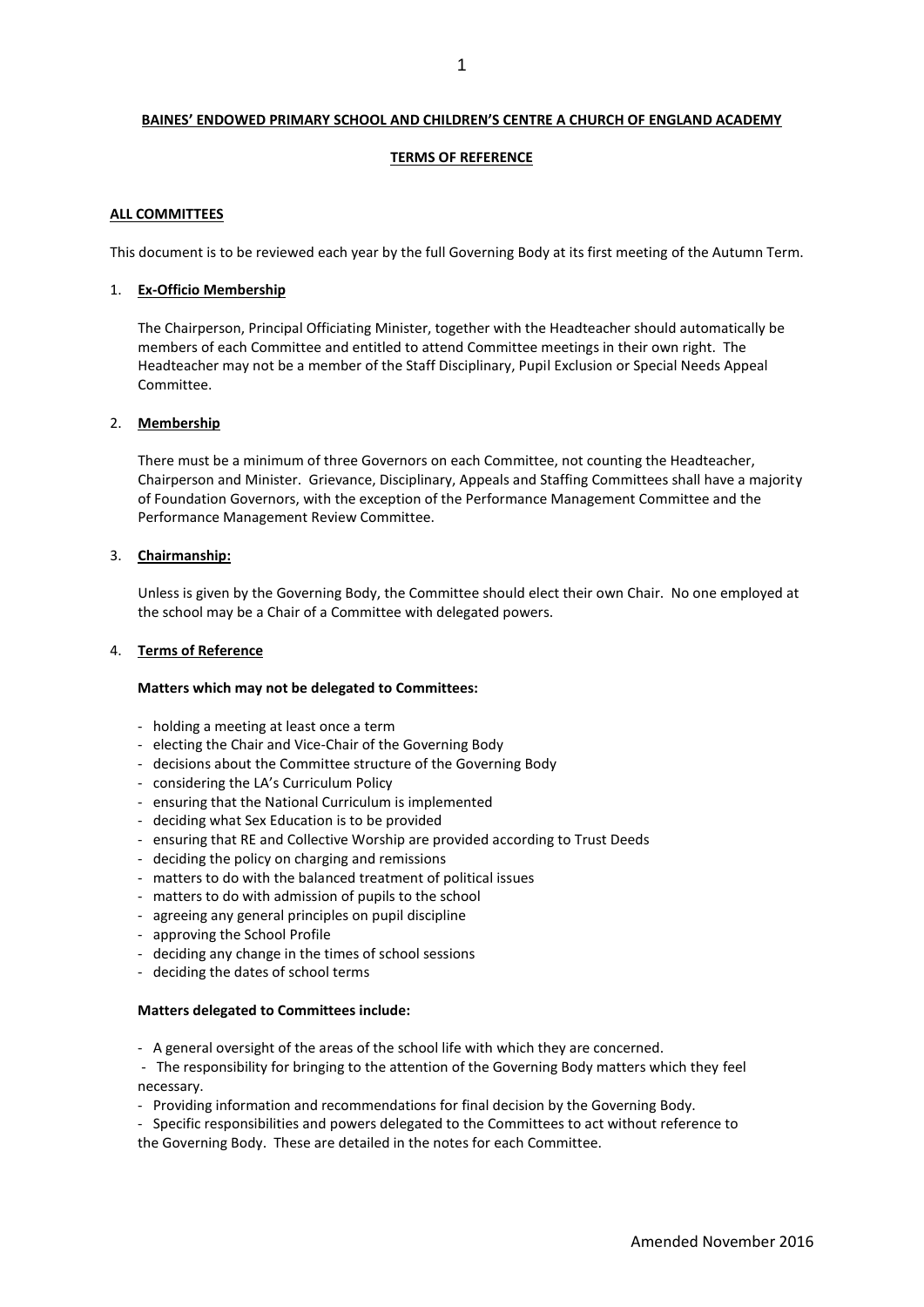# 5. **Frequency and Order of Meetings:**

Committees will meet at least once each term. The timetable each term will be as follows:

Committees meet at least termly Governing Body meets at least termly Additional Committee meetings may take place at any time

# 6. **Procedures**

Committee rules will generally be similar to those for Governing Bodies. Committee members are entitled to seven days' written notice of a meeting and its agendas. Papers to be considered will generally be supplied with agendas. Whilst there will be some limited exceptions to this, eg when documents are not available.

Minutes of all Committee meetings must be kept by the Head and Clerk. These should include the names of those present.

Minutes of Committee meetings shall be circulated to all Governors for the next appropriate Governing Body meeting.

Decisions made by the Committee within its delegated powers and recommendations to the full Governing Body should be clearly indicated.

It is the Clerk's duty to convene all Committee meetings following consultation with the Headteacher, Chair and, if appropriate, the Governing Body Chairperson.

Anyone who has a personal or pecuniary interest in a matter under discussion must declare that interest and withdraw and would not vote.

The Chair has a second or casting vote only when he or she has exercised a first vote.

A quorum shall be three (providing an overall majority of Foundation Governors).

Unless delegated powers are given to the Committee, each Committee will submit its recommendations for final discussion and approval to the main Governing Body. All Committee decisions involving finance must be passed to the Finance Committee for approval prior to submission to the Governing Body. The exception to this will be where the Governing Body has given delegated powers to the Committee.

# 7. **Committees**

(a) **Statutory Committees** (These Committees meet only as required)

Grievance and staff complaints Curriculum Complaints Public Relations Exclusion/Pupil Discipline Admissions

Staff discipline/dismissal Appeal Staff discipline/dismissal Performance Management **Appeal Performance Management** Pay Review Committee Appeal Pay Review Committee

### (b) **Working Committees** (These Committees meet at least termly)

Curriculum Staffing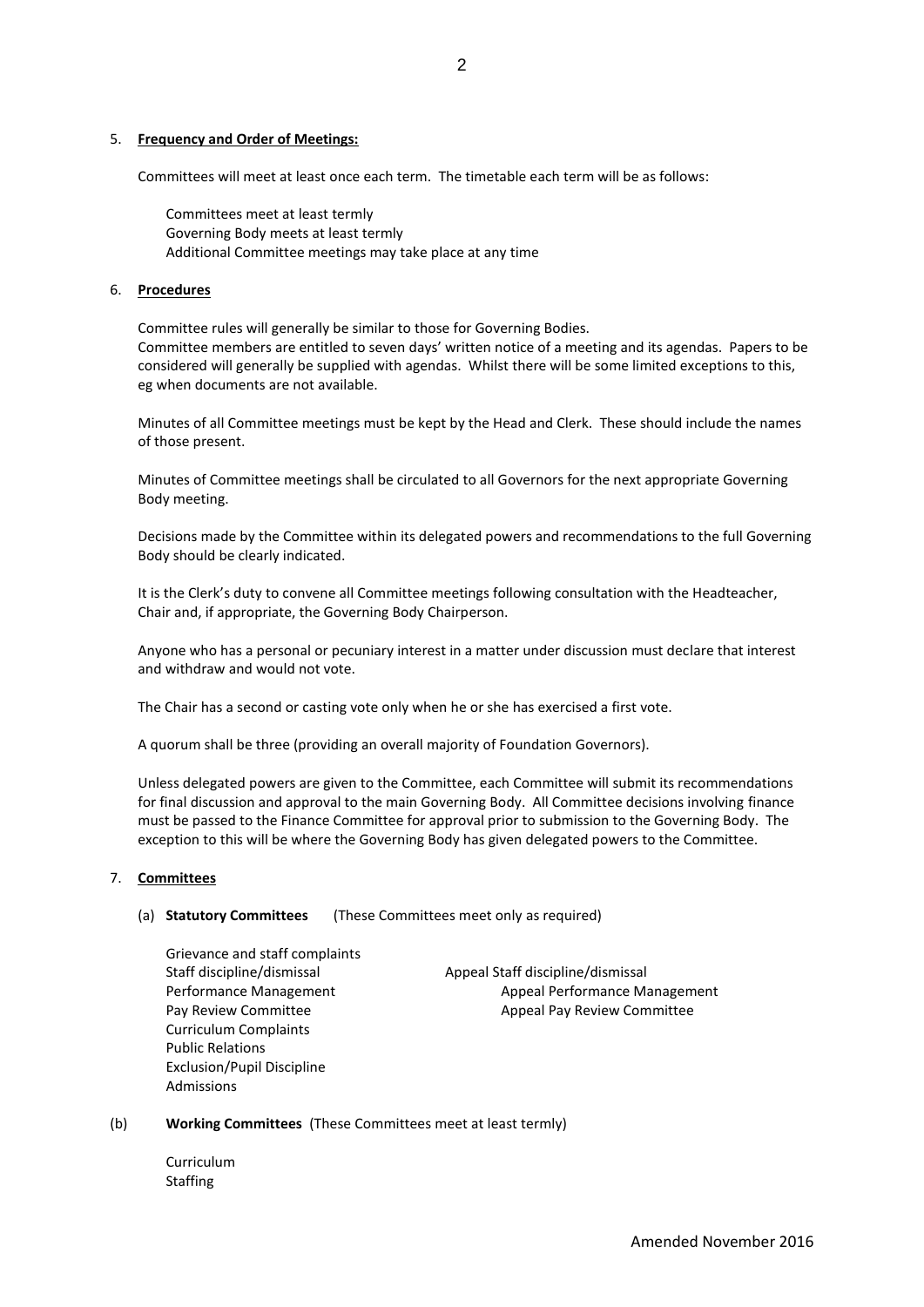Buildings & Grounds (including lettings) [Sub-Com-Health & Safety] Finance

# 8. **General**

The rules for specific Committees may override the above general rules. Any disputes between Committees shall be arbitrated by the Governing Body.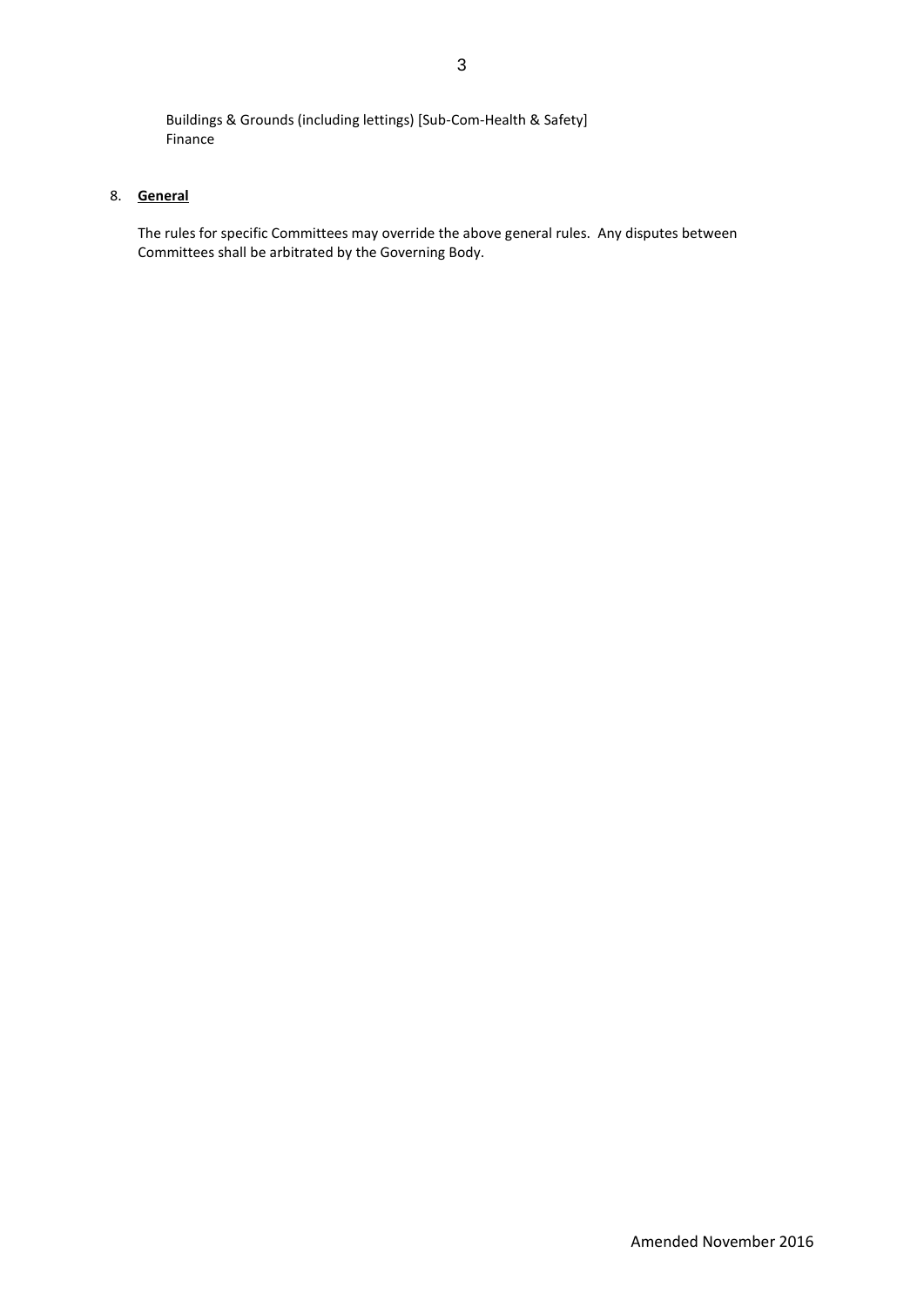# **BAINES' ENDOWED PRIMARY SCHOOL AND CHILDREN'S CENTRE A CHURCH OF ENGLAND ACADEMY**

# **STATUTORY COMMITTEES**

### **GRIEVANCE & STAFF COMPLAINTS COMMITTEE**

#### **Membership**

The Headteacher may not be a member. No governor who is tainted may be a member.

### **Terms of Reference**

These are according to the model grievance procedure as issued to all staff within their National Society Contract. When a grievance arises, steps will be taken to resolve the matter informally. Only when this is unsuccessful will a formal grievance procedure be implemented.

### **Delegated Powers**

- (i) To hear both sides of the case, see all relevant documents, hear and question witnesses, allow parties concerned to make submissions, each of them being accompanied, if they wish, by a friend.
- (ii) To allocate responsibility or blame or make recommendations to resolve the matter.

### **STAFF DISCIPLINE/DISMISSAL COMMITTEE**

### **Membership**

The Headteacher may not be a member, nor any Governor who is tainted.

Since our Governing Body has accorded advisory rights to both the LA and Diocese, these advisers should also be present in disciplinary cases that could lead to dismissal.

# **Terms of Reference**

According to the Model Disciplinary Procedure issued to all staff within their National Society Contract and Education (School Government) Regulations 1999, disciplinary action may be contemplated on grounds of misconduct, gross misconduct, lack of competence or breach of contract or conditions of service including attendance and long term absence.

#### **Delegated Powers**

- (i) To follow any informal disciplinary procedures, hear the case, see all relevant documents, allow the teacher concerned to comment on or refute the complaints either himself/herself or through his/her accompanying friend.
- (ii) If necessary, follow the disciplinary procedure outlined in the National Society Contract.
- (iii) Except in cases of gross misconduct, a notice of dismissal should have been preceded by a warning, or a series of warnings, indicating the consequences.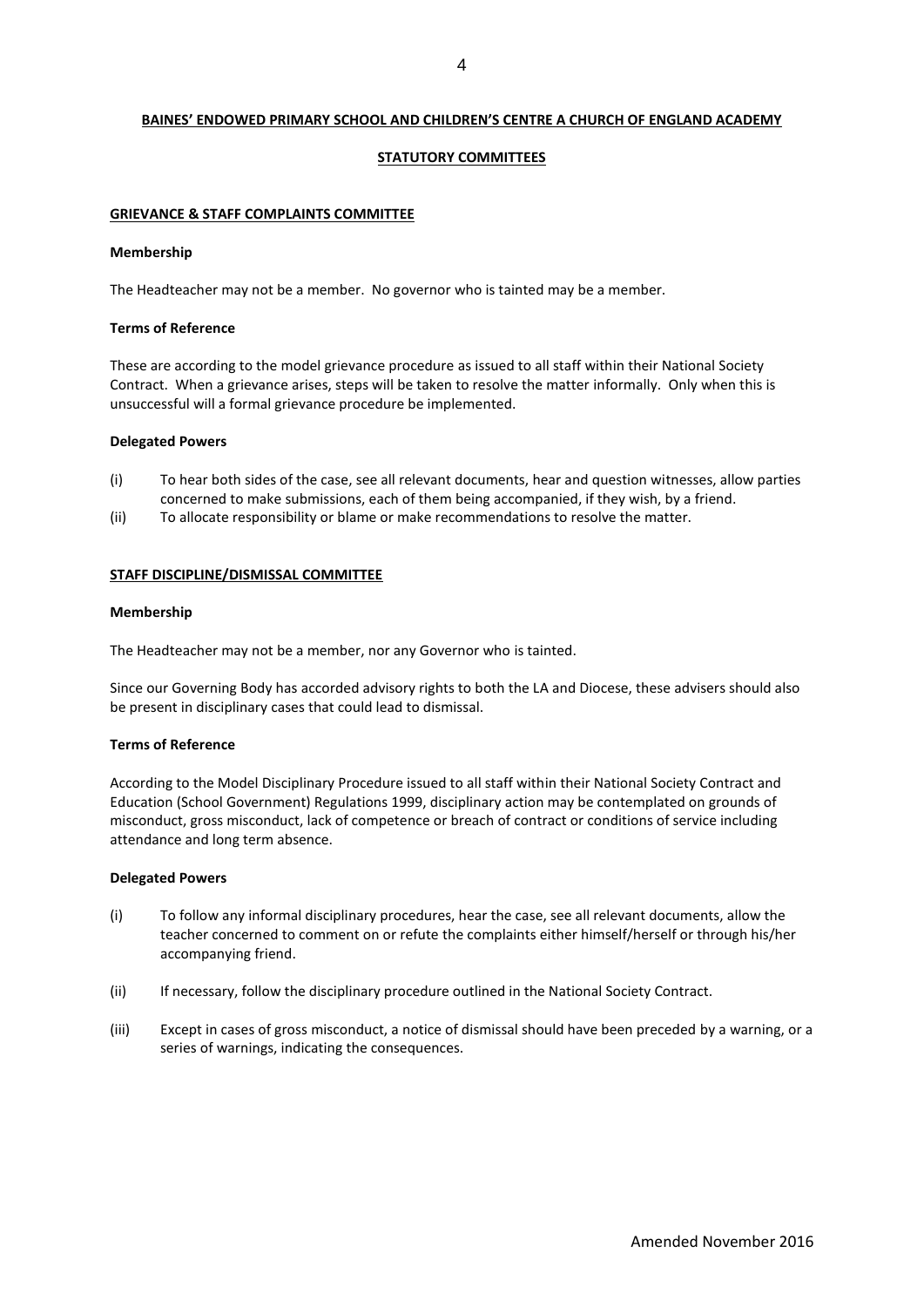### **STAFF DISCIPLINE/DISMISSAL APPEALS COMMITTEE**

### **Membership**

The committee will comprise the same number as the Staff Discipline/Dismissal Committee; the headteacher nor any Governor who is tainted may be a member,

Since the Governing Body has accorded advisory rights to both the LA and Diocese, these advisors should be invited to be present in disciplinary cases which could lead to dismissal.

### **Terms of Reference**

According to the Model Disciplinary Procedure issued to all staff within their National Society Contract and Education (School Government) Regulations 1999.

#### **Delegated Powers**

- (i) To hear the appeal, see all relevant documents, allow the teacher concerned to comment on or refute the complaints either himself/herself or through his/her accompanying friend.
- (ii) To confirm or amend the decision of the disciplinary hearing.

#### **PERFORMANCE MANAGEMENT COMMITTEE**

#### **Membership**

Membership will be three governors including the Chair of Governors. The headteacher and staff members may not be members of the committee.

## **Terms of Reference**

To work within the established Performance Management Policy to review the performance of staff on the Leadership Spine, those applying for the Upper Pay Spine and those on the Upper Pay Spine.

# **Delegated Powers**

- (i) To work with the School Improvement Partner to review the performance of the headteacher and make recommendations to the Pay Review Committee.
- (ii) To work with the headteacher to review the performance of all staff on the leadership spine and make recommendations to the Pay Review Committee.
- (iii) To work with the headteacher to review the performance of staff applying for the Upper Pay Spine and those on the Upper Pay Spine and make recommendations to the Pay Review Committee.

#### **PERFORMANCE MANAGEMENT APPEAL COMMITTEE**

#### **Membership**

Membership will be three governors not included in the Performance Management Committee. The headteacher and staff members may not be members of the committee.

### **Terms of Reference**

To consider any appeals in terms of the operation of the school Performance Management Policy. When a concern arises, steps will be taken to resolve the matter informally. Only when this is unsuccessful will the appeal committee be called upon.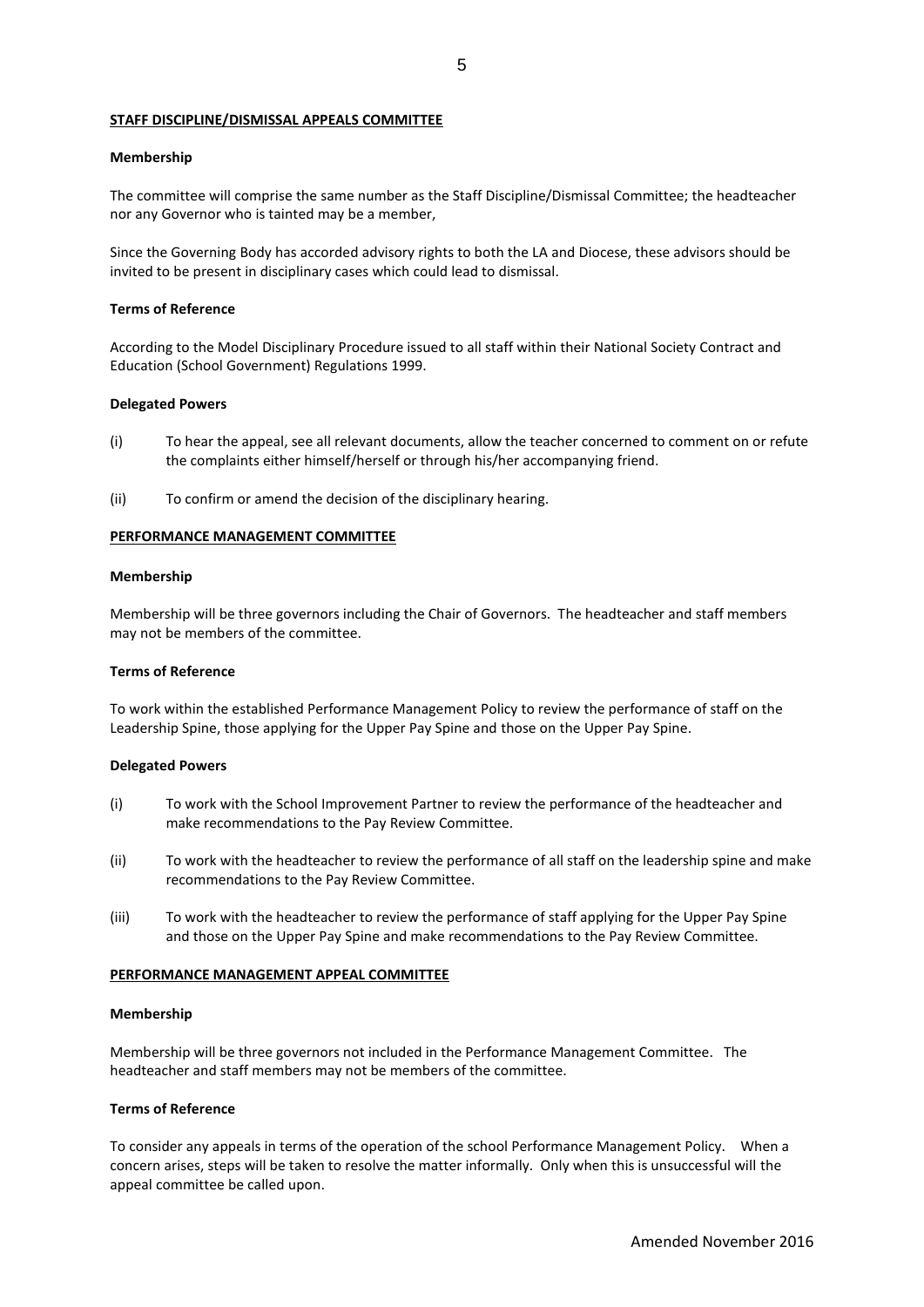### **Delegated Powers**

- (iii) To hear both sides of the case and see all relevant documents, hear and question witnesses, allow parties concerned to make submissions, each of them being accompanied, if they wish, by a friend.
- (iv) To determine whether the policy has been implemented appropriately, require procedures to be revisited if necessary and either confirm or change the decision of the Performance Management Committee.

### **PAY REVIEW COMMITTEE**

### **Membership**

Membership will be the three governors from the Performance Management Committee, plus one other governor. The headteacher and staff members may not be members of the committee.

### **Terms of Reference**

To work within the established Pay Policy to review the pay of staff on the Leadership Spine, those applying for the Upper Pay Spine and those on the Upper Pay Spine.

#### **Delegated Powers**

- (i) To receive the recommendations of the Pay Review Committee.
- (ii) To make decisions about movement up the pay spine for relevant staff, bearing in mind the recommendations of the Pay Review Committee, but also bearing in mind the short and longer term budget situations.

# **PAY REVIEW APPEAL COMMITTEE**

#### **Membership**

Membership will be four governors not included in the Pay Review Committee. The headteacher and staff members may not be members of the committee.

# **Terms of Reference**

To consider any appeals in terms of the operation of the school Pay Policy. When a concern arises, steps will be taken to resolve the matter informally. Only when this is unsuccessful will the appeal committee be called upon.

#### **Delegated Powers**

- (v) To hear both sides of the case and see all relevant documents, hear and question witnesses, allow parties concerned to make submissions, each of them being accompanied, if they wish, by a friend.
- (vi) To determine whether the policy has been implemented appropriately, require procedures to be revisited if necessary and either confirm or change the decision of the Pay Review Committee.

#### **EXCLUSION/PUPIL DISCIPLINE COMMITTEE**

#### **Membership**

The Headteacher, who will present the case, may not be a member; nor any Governor who is tainted.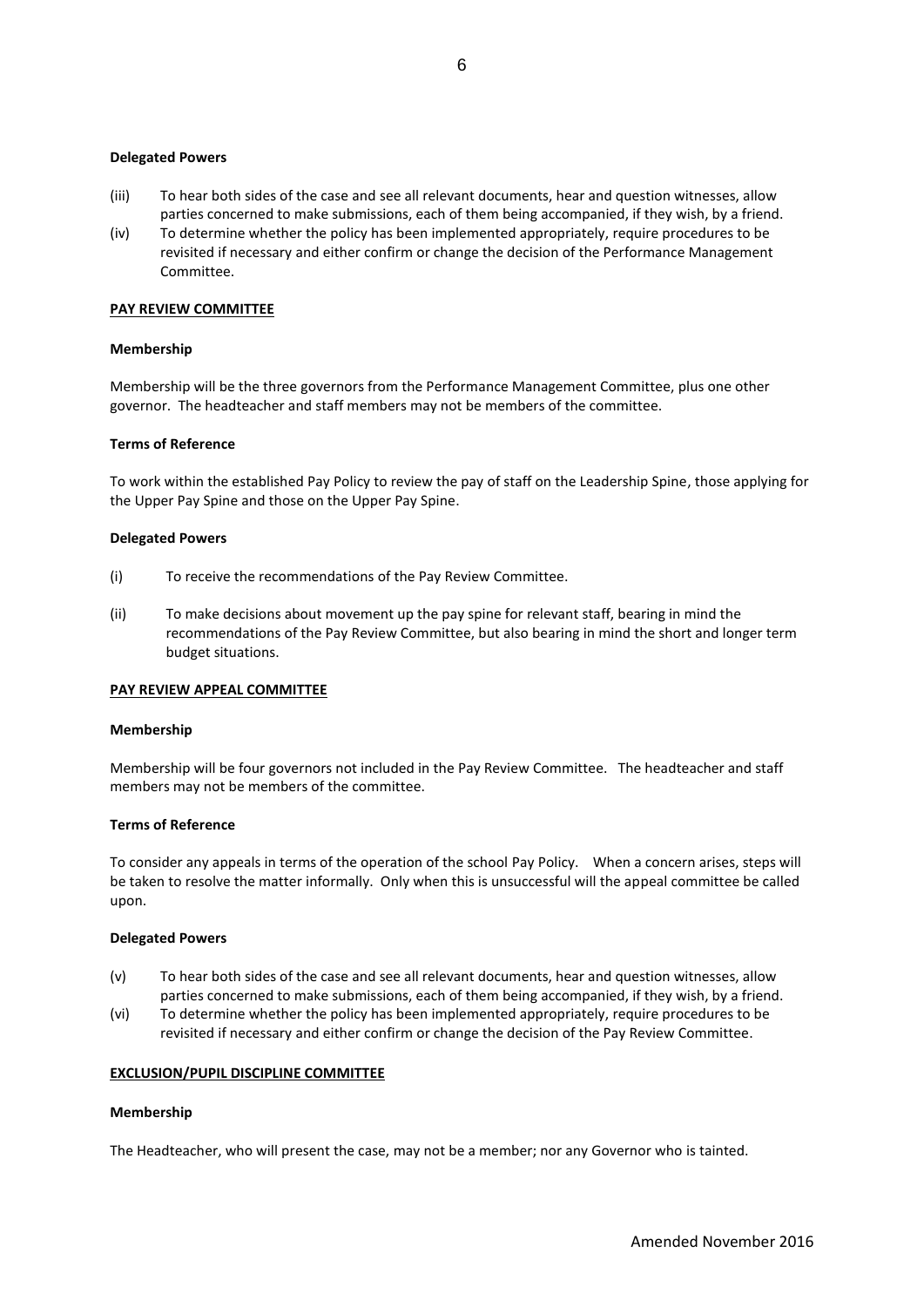# **Terms of Reference**

To deal with cases of fixed period of over five days in a term or permanent exclusion of pupils from the school, according to the Education (School Government) Regulations 1999 and the written procedures of the LA.

In all cases, parents have the right to make representations and may, if they wish, be accompanied by a friend.

### **Delegated Powers**

- (i) Hear the case, see all relevant documents, and allow the parents/pupil concerned to comment on or dispute the allegations.
- (ii) Consider and decide whether to confirm the exclusion, alter its length or terms, or direct reinstatement.
- (iii) Inform parents, Headteacher and LA of decision without delay.

### **CURRICULUM COMPLAINTS COMMITTEE**

# **Membership**

The headteacher may not be a member of the committee.

### **Terms of Reference**

To consider formal complaints to the Governing Body by any parent who considers that the National Curriculum, Religious Education or Collective Worship are not being provided according to the requirements of the Education Reform Act, 1988 or the Trust Deed. When a complaint of this nature is made, the Headteacher should first attempt to resolve the matter informally with the parents concerned.

### **Delegated Powers**

- (i) Hear the complaint, carry out investigations and decide whether or not the complaint is to be upheld.
- (ii) If the complaint is upheld, to direct how the matter may be rectified.
- (iii) Where appropriate to recommend initiation of competence or disciplinary procedures.

### **ADMISSIONS COMMITTEE**

#### **Membership**

Three governors will make up this committee, including the Chair of Governors,

# **Terms of Reference**

All matters to do with admissions policy and procedures, subject to the requirement that the full Governing Body must approve the policy.

#### **Delegated Powers**

(i) Draft the Admissions Policy, including criteria, which must be approved by the full Governing Body.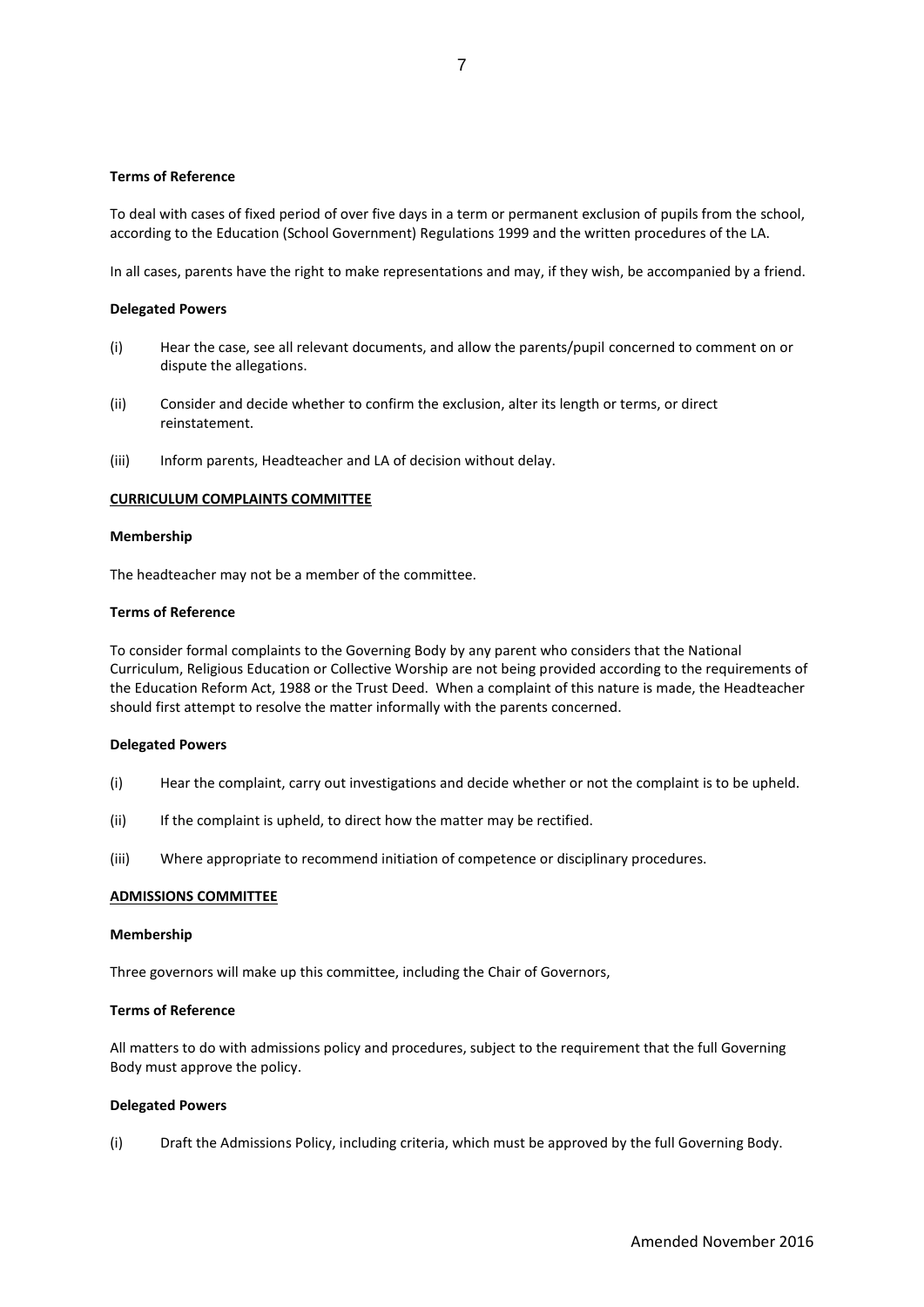- (ii) If the school is over-subscribed, apply the admissions criteria to all applicants and decide which children are to be admitted and which refused a place.
- (iii) Ensure that all procedures regarding notification of parents of offer or refusal of a place and the right to appeal is carried out.
- (iv) Prepare the case of the Governing Body to go to the Appeal Panel.

### **PUBLIC RELATIONS COMMITTEE**

# **Terms of Reference**

- (i) To provide an interface between the Governing Body, the school and the parents as well as other organisation or bodies, for matters outside the Headteacher's daily operations.
- (ii) Under the direction of the Governing Body to promote the school and its activities in the community.
- (iii) To assist in drafting the school prospectus and, after its approval by the Governing Body, implement its publication and distribution.
- (iv) To assist other Committees to achieve their goals and publicise their work.
- (v) To prepare reports for the Governing Body as and when required.

### **Revision**

These powers will be reviewed and agreed annually by the Governing Body at the autumn term meeting. Any disputes between Committees will be resolved by the Full Governing Body.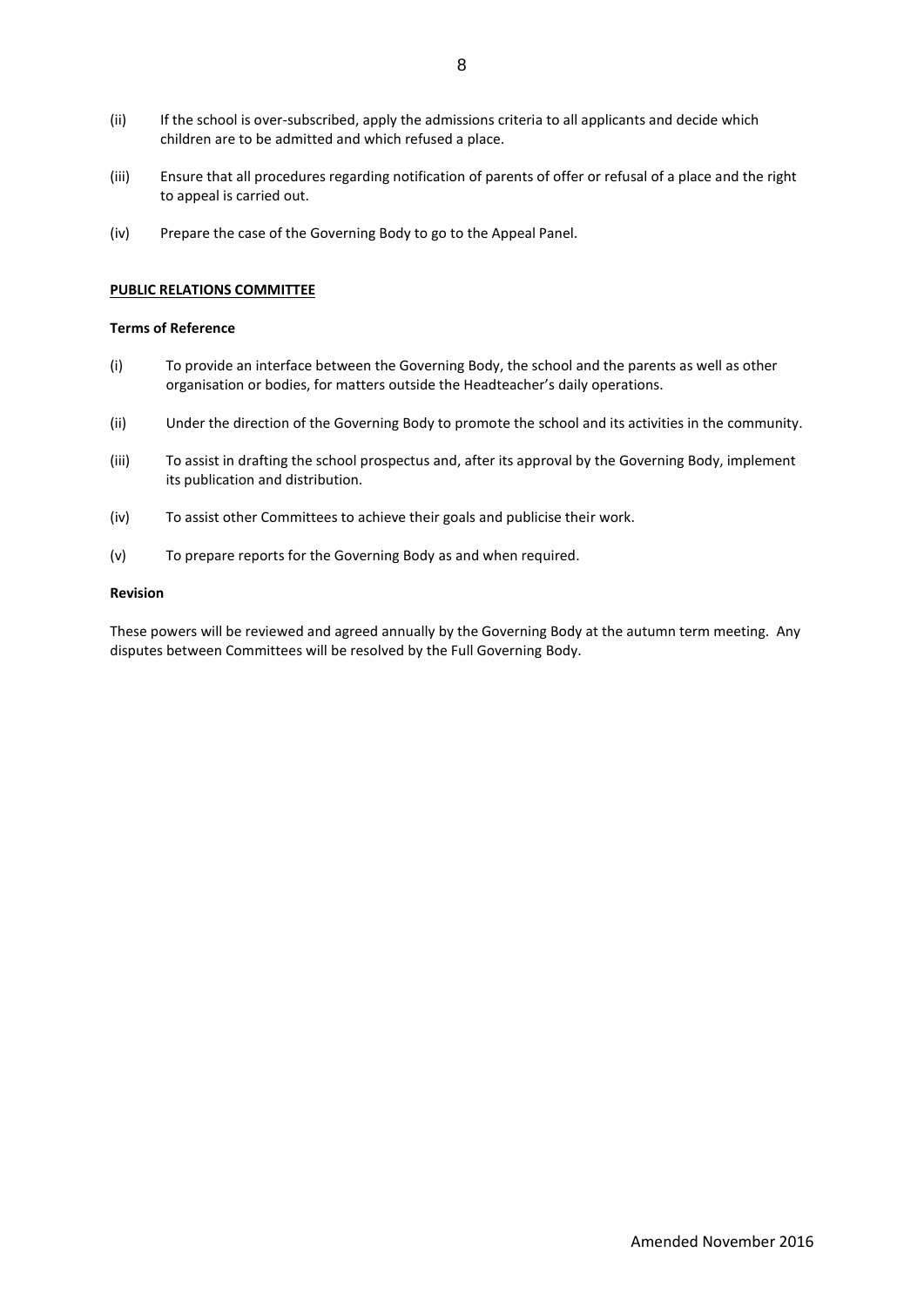# **BAINES' ENDOWED PRIMARY SCHOOL AND CHILDREN'S CENTRE A CHURCH OF ENGLAND ACADEMY**

### **NON-STATUTORY (WORKING) COMMITTEES**

### **CURRICULUM & STANDARDS COMMITTEE**

#### **Terms of Reference**

The Committee shall advise the Governing Body in relation to its statutory obligations for the curriculum.

### **Delegated Powers**

(i) To work with appropriate members of staff to draft for approval by the Governing Body and then review on a regular basis:

**School Development Plan school's curricular aims all policies relating to the formal curriculum and pastoral care**

**T**he Committee will draw up a schedule for the review of policies.

(ii) To draft for approval by the Governing Body and then review on a regular basis:

# **Policy for Collective Worship Religious Education Policy Sex Education Policy**

- (iii) To ensure that the requirements of children with special educational needs are met and the correct policy adhered to.
- (iv) To ensure, on behalf of the Governing Body, that any statutory returns about the school's curriculum are completed.
- (v) To review annually the results of National Curriculum assessments.
- (vi) To review termly data to ensure ongoing monitoring of standards and progress towards targets.
- (vii) With the assistance of the staff, provide information to the Governing Body about how the curriculum is taught, evaluated and resourced.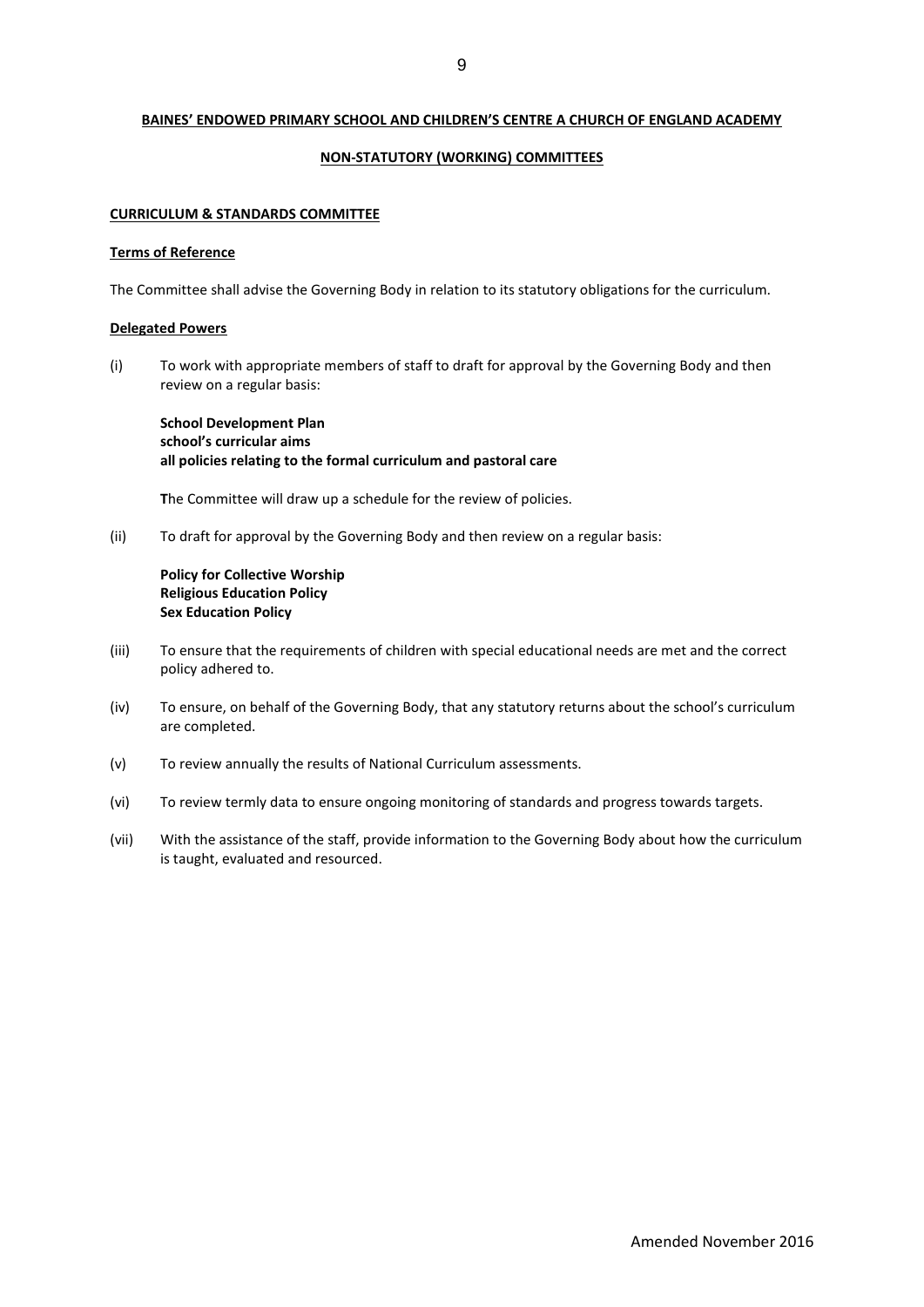# **BUILDINGS & GROUNDS COMMITTEE**

### **Terms of Reference**

To be responsible for all matters to do with major or minor works or improvements, the maintenance of the buildings and grounds, health and safety, safeguarding, the appearance of the school, use of buildings and grounds.

In matters relating to structures on the site, to liaise with the Baines Charity Trustees as the Trustees of the land and building.

### **Delegated Powers**

- (i) Ensure that the buildings enable the school to deliver its curriculum.
- (ii) In consultation with the CIDARI, approve all matters to do with any new building or improvement which has been agreed by the Governing Body. Ensure payments on the schedule prepared by the architect.
- (iii) In consultation with the architect, ensure that there is a scheme for regular maintenance of the buildings, informed by the Asset Management Plan and, once it has been approved by the Governing Body be responsible for its implementation.
- (iv) Provide costings for the Finance Committee.
- (v) Within their agreed limits, oversee preparation and implementation of contracts for all agreed works.
- (vi) Ensure that school complies with Health and Safety regulations and report to the Governing Body annually or where appropriate.
- (vii) Ensure that school complies with safeguarding legislation, receive reports from the school and report to the Local Governing Committee annually or where appropriate.
- (viii) Respond promptly to any requirements for emergency work.
- (ix) Ensure that all works carried out conform with Planning and Building Regulations and Fire Regulations, particularly the means of escape and Fire Prevention.
- (x) Ensure all necessary plant and equipment is maintained to a suitable standard or replaced.
- (xi) Recommend to the Governing Body whether to buy in to services offered by Total Property Management and various firms and make appropriate recommendations to the Finance Committee.
- (xii) Maintain responsibility for the school grounds.

The Committee delegates to the Headteacher responsibility for

- Consulting with architects, buildings consultants and contractors on behalf of the Governing Body and reporting back to the committee on such consultations;
- Ensuring that urgent action is taken in accordance with the guidelines (see Finance Committee Remit).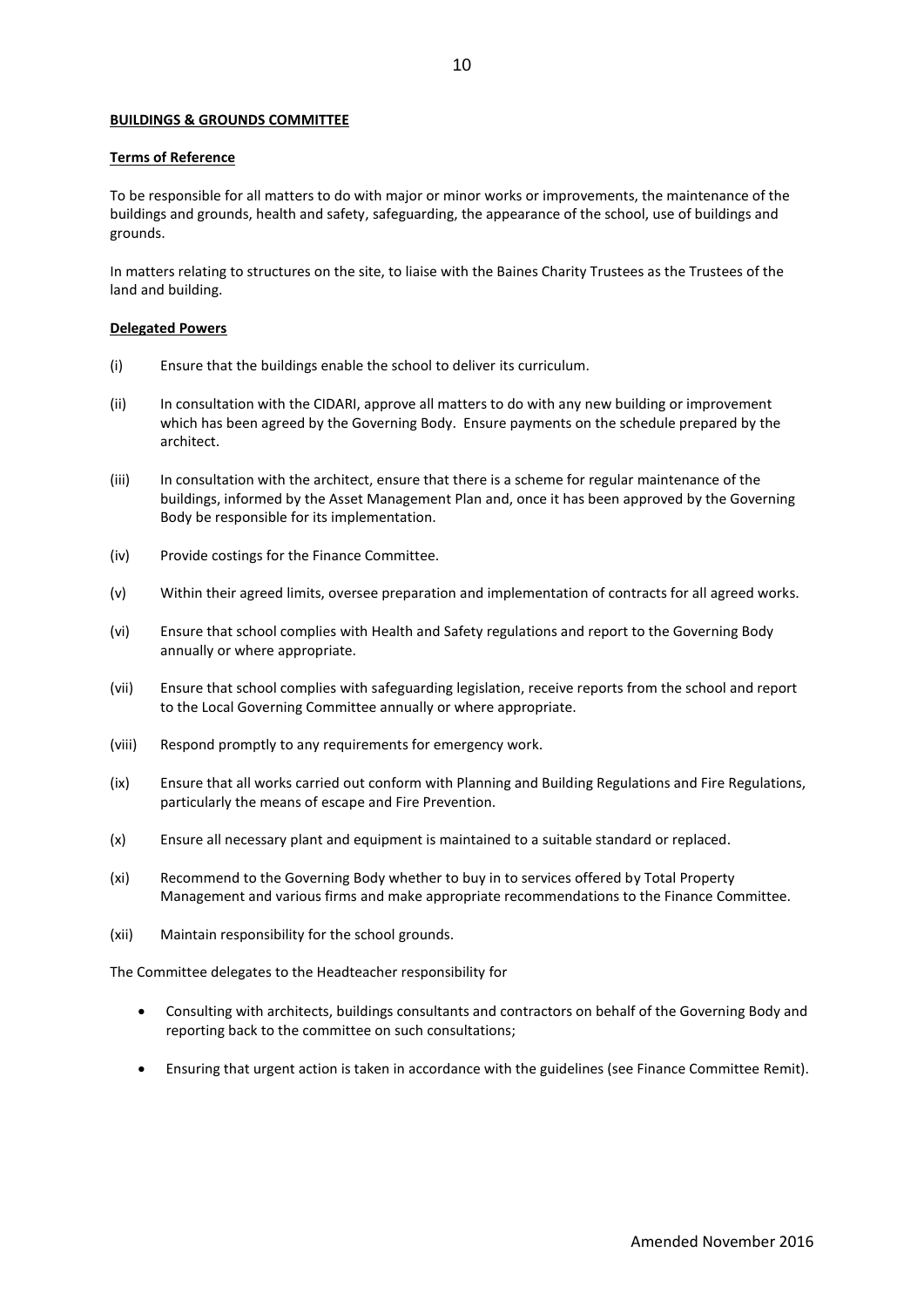11

## **HEALTH & SAFETY COMMITTEE**

This Committee will be a Sub-Committee of the Buildings Committee.

# **Terms of Reference**

- (i) Ensure that the Governing Body and School Health and Safety Policies and safety procedures are implemented throughout the School.
- (ii) Review safety measures and advise the Headteacher and Governing Body of any necessary changes to those measures, ensure that risk assessments are undertaken and appropriate responses made.
- (iii) Ensure that there are arrangements for dissemination of information on health and safety matters to all staff and pupils.
- (iv) Receive reports of accidents and dangerous occurrences and to draw the attention of the Headteacher and Governors to any necessary preventative/remedial action.
- (v) Receive reports for Cidari, safety representatives and external health and safety agencies.
- (vi) Ensure that arrangements are in place to protect the health, safety and welfare of staff, pupils and visitors to the school, and to review these as necessary.
- (vii) Receive auditing and monitoring reports and advise the Governors and Headteacher of any necessary preventative and/or remedial action arising from those reports.
- (viii) Review of the School Health and Safety policies and monitor log book entries.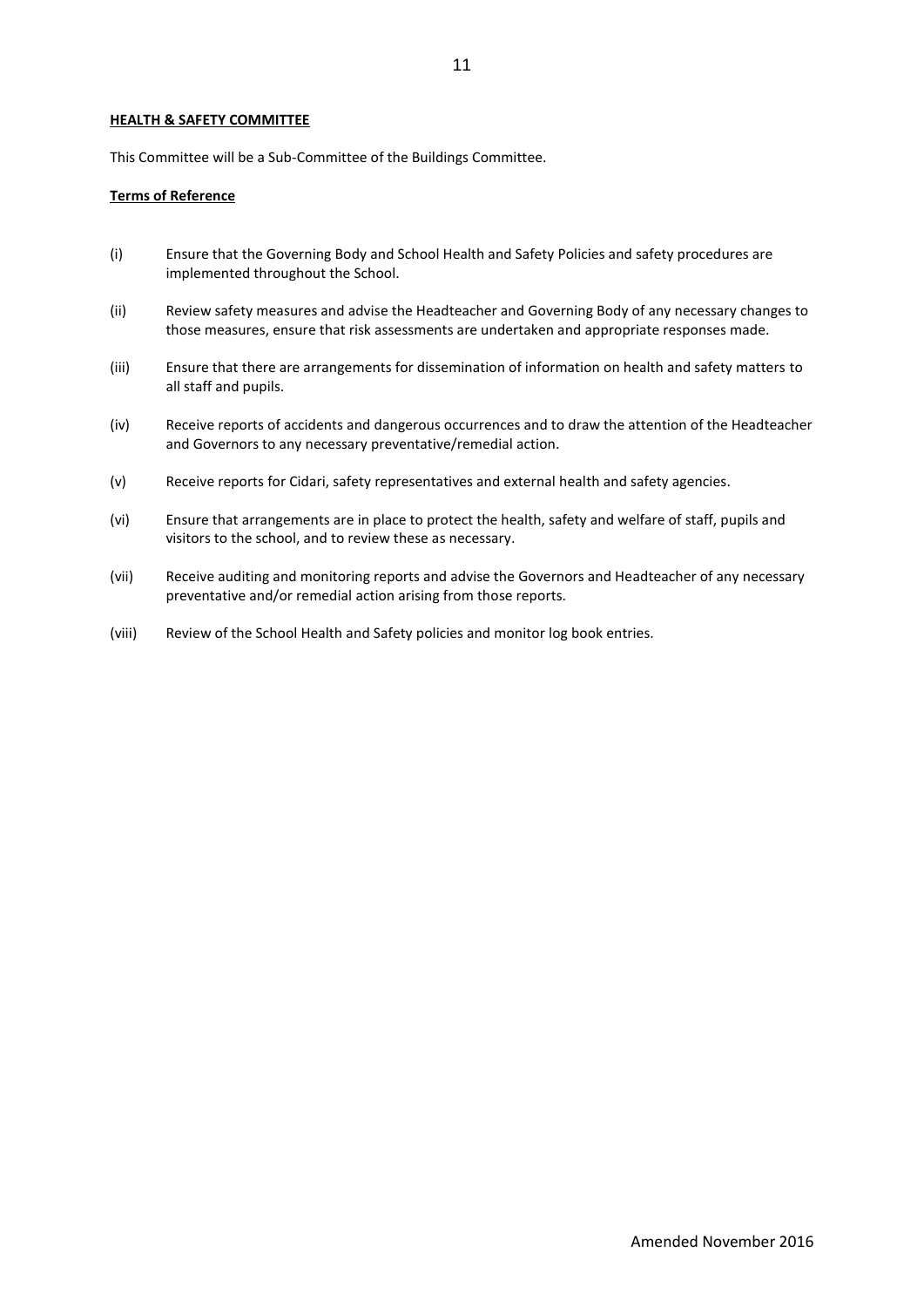# **STAFFING COMMITTEE**

### **Terms of Reference**

All matters to do with the appointment of staff (except for the appointment of Headteacher and Deputy which will be dealt with by the full Governing Body), and the Governing Body's responsibilities as an employer.

The Committee shall act in accordance with the staffing policy as approved by the Governing Body.

### **Delegated Powers**

- (i) Draw up a staff pay policy and review annually for approval by the Governing Body.
- (ii) Implement the pay policy. (Initial individual reviews of pay to be heard by the Pay Review Group).
- (iii) Draw up a staffing structure (teaching and non-teaching staff, posts of responsibility, grades, etc) and review it annually.
- (iv) Draw up for approval by the Governing Body all personnel policy documents required:

Equal Opportunities Conditions of Service Directed Time Health and Safety of Employees (in conjunction with Health & Safety Sub-Committee) Leave of Absence Supply Cover Professional Development INSET Induction

Other policies (eg procedure for reviewing job descriptions, appraisal) will be drawn up by the Headteacher for approval by the Committee.

- (v) Carry out all procedures for the appointment of new teaching staff (except Headteacher, Deputy Headteacher and Assistant Headteacher), caretaker, office manager.
- (vi) Delegate to the Headteacher and either the Chairman of the Committee or the Chairman of Governors, the appointment of all other non-teaching staff.
- (vii) Consult as required (eg over pay policy) with recognised trade unions and/or with all staff.
- (viii) Ensure that contracts of employment and appropriate job descriptions have been issued to all staff, where in existence, National Society contracts to be used.
- (ix) In appointing staff the Committee will follow the Governing Body's appointment procedure.

This means that the full Governing Body reserves to itself the responsibility for deciding the arrangements in consultation with CIDARI for appointing an Assistant, Deputy or Headteacher.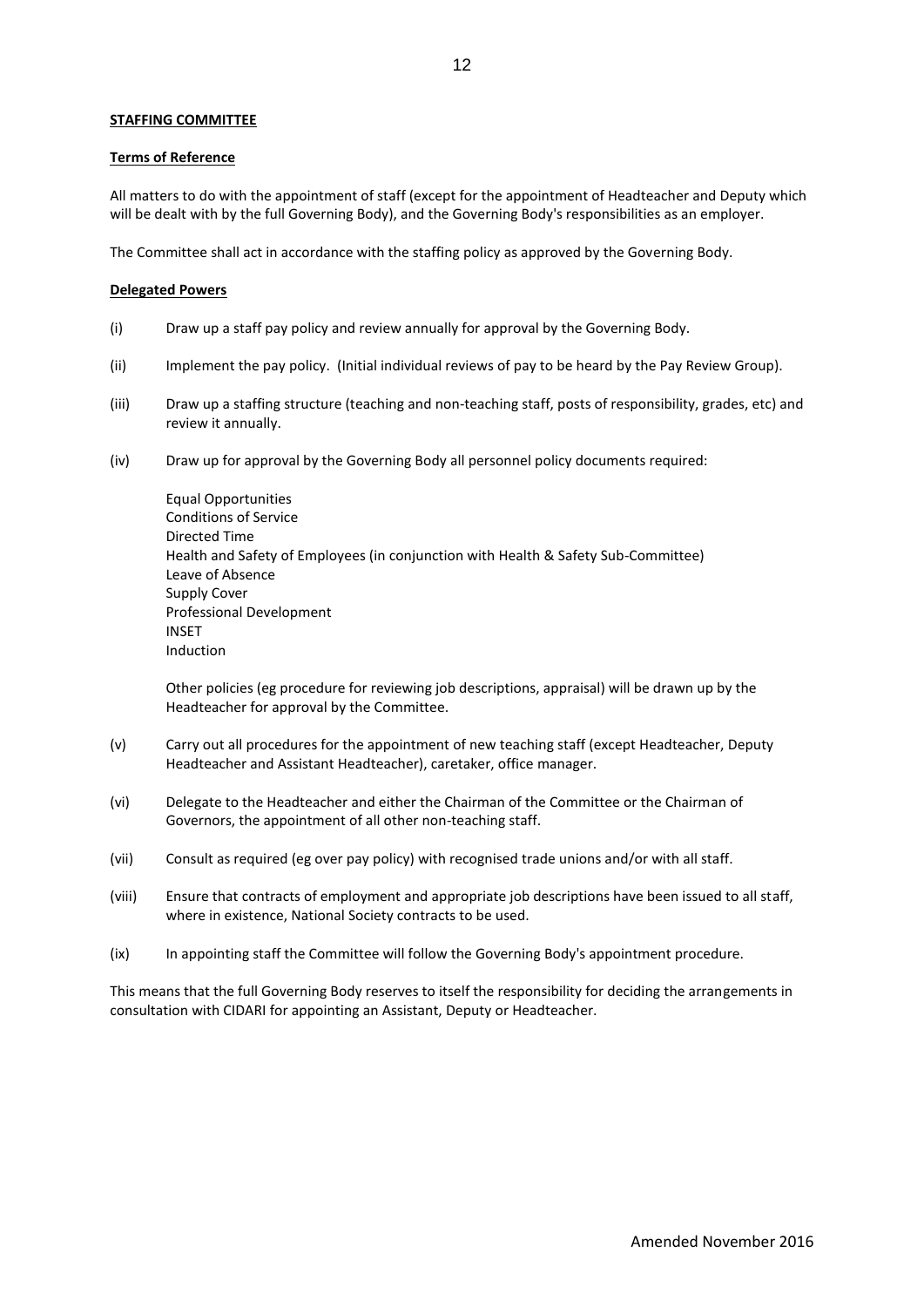# **FINANCE COMMITTEE**

## **Terms of Reference**

# **Meetings**

The Committee will meet at least once a term.

# **Function**

The main function of the Committee is to advise the Headteacher and Governing Body of general financial matters relating to the school's delegated budget. In addition, the Committee have the following specific tasks:

- a) During the Autumn Term, to consider the financial out-turn figures for the previous financial year and report to the Governing Body.
- b) During the Autumn Term, to receive the provisional budget allocation for the forthcoming year and provide a provisional budget for the approval of the Governing Body.
- c) During the Autumn Term, to receive the provisional budget allocation for the forthcoming three years and provide a provisional three year budget for the approval of the Governing Body.
- d) To consider at each meeting a detailed account of the school's finances. The information provided shall include:
	- The approved budget;
	- The estimated budget for the year to date;
	- Actual expenditure for the year to date;
	- Committed expenditure;
	- Variances;
	- Details of funds held in reserve;
	- A list of unpaid invoices, where necessary;
	- Details of actual supply teacher costs for the past year and projections for the coming term where known;
	- Implications for future budgets.
- e) Make note of decisions made by the Pay Review Committee and ratified by the Governing Body with regard to pay levels for staff.

# **Delegated Powers to the Committee**

The Committee will have delegated powers within the following framework:

- 1. Responsibility for the management of the Budget within the following constraints:
	- Not to exceed the grand total of the approved Annual Budget and to report to the Governing Body if there is any possibility of an overspend.
	- In line with the Scheme of Delegation authorisation for transactions above £10,000 is required
- 2. Plan a provisional Budget for the next financial year and obtain approval of the Full Governing Body *at the earliest opportunity in the new financial year.*
- 3. Plan a provisional Budget for the next three financial years, subject to the availability of information from the Local Authority, and obtain approval of the Full Governing Body *at the earliest opportunity in the new financial year.*
- 4. Decide the final Budget for submission to the LA by the required date.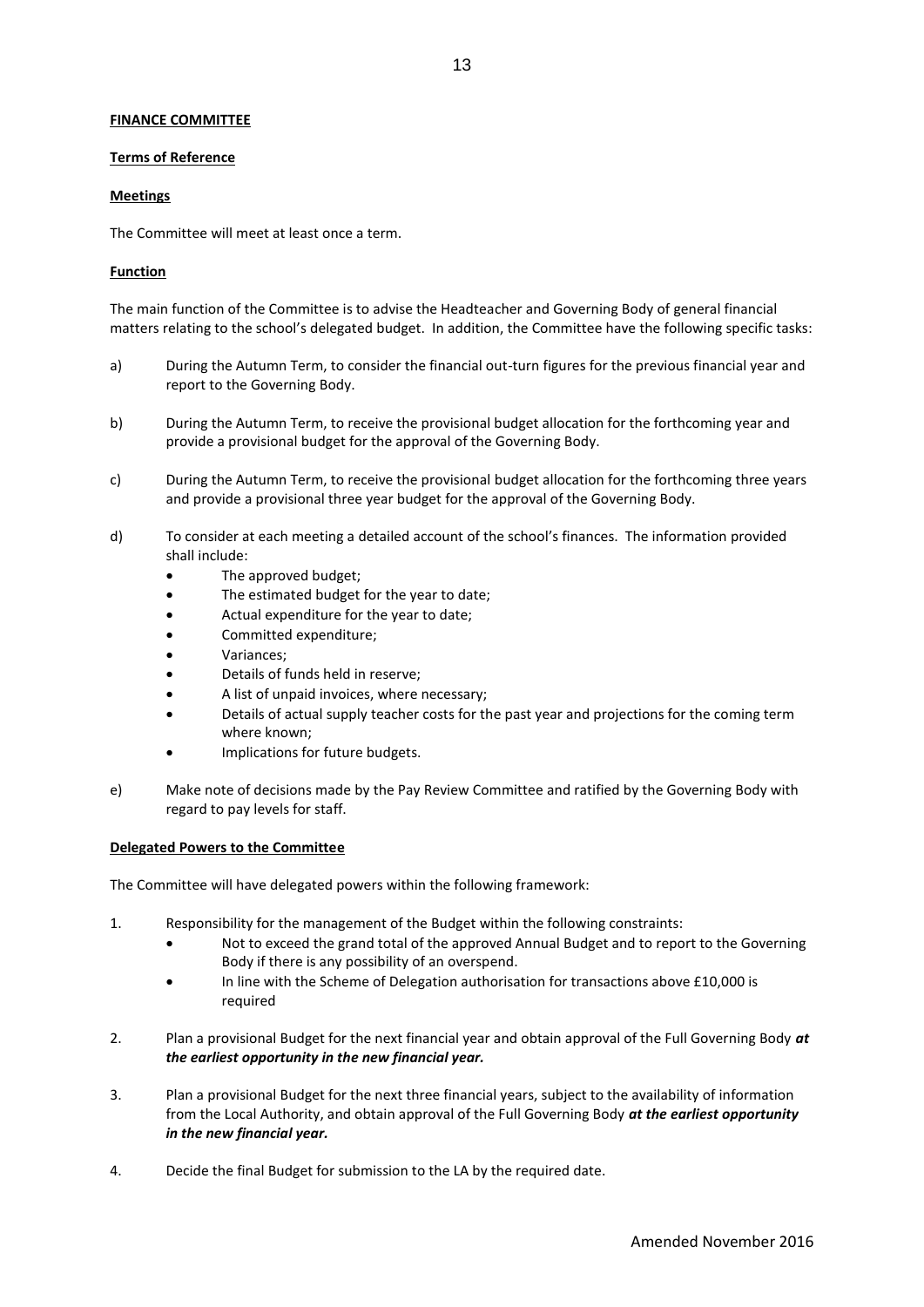- 5. Monitor on a regular basis all school expenditure and compare with the profiles of estimated spending, calling an extra-ordinary meeting of the Full Governing Body where necessary, especially in the possibility of an overspend.
- 6. Make decisions on spending within the constraints of 1 (1) above to be reported to the Full Governing Body. Where the Committee considers variations beyond the constraints of 1 (1) above to be desirable, to make proposals for the approval of the Full Governing Body.
- 7. Have authority over spending recommendations from other committees within the constraints of 1 (1) above. However, the Committee must seek approval for expenditure *outside the agreed Budget where that is in excess of that prescribed in 1 (1) above.*
- 8. Receive and, where appropriate, respond to periodic audits of delegated funds.
- 9. Ensure the annual audit of any other funds operated by the school.
- 10. The Committee will present minutes to the Full Governing Body at a termly meeting of the Governing Body and, where appropriate, share the PSF report/s deemed.

# **Delegated Powers to the Headteacher**

- 1. Authorise expenditure in accordance with the precise provision of the School Budget, *variance will be made* with the specific permission of the Chair of the Finance Committee up to the maximum for the Finance Committee and informing the Chair of Governors.
- 2. Arrange repairs and maintenance of the buildings within the *planned and itemised* Budget.

In case of emergency repairs exceeding this amount the Chair of Governors, Chair of the Finance Committee, Chair of the Buildings Committee and CIDARI should all be informed.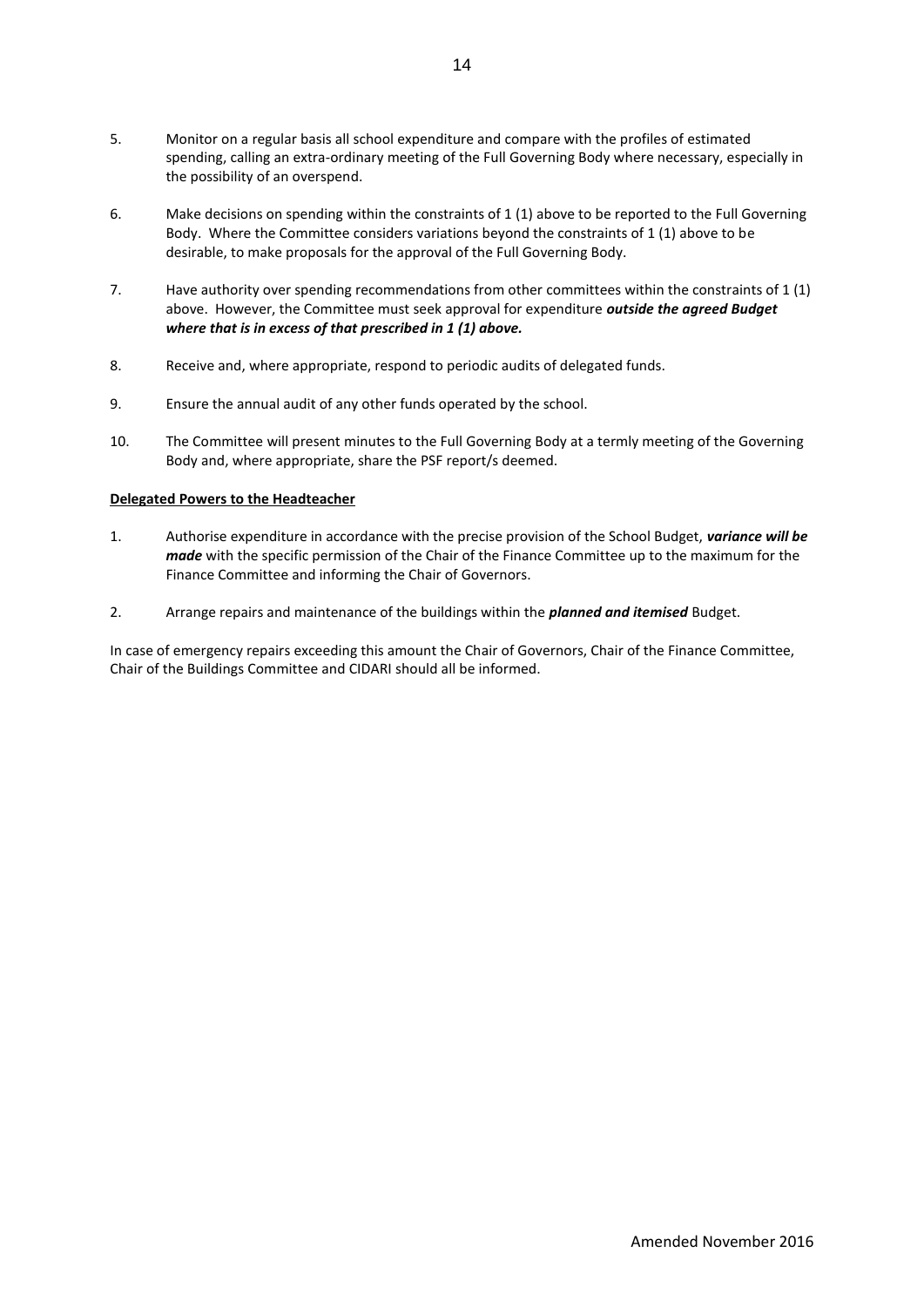# **Extended Services Committee**

This committee is entrusted with a twofold responsibility:

- a) overall responsibility for ensuring that the school meets the requirement to offer extended services and monitors the ongoing provision. The responsibilities of this committee include:
	- To receive reports regarding extended provision in school.
	- To receive reports regarding childcare provided through our nursery.
	- To monitor the provision of nursery and extended services in consultation with the headteacher and extended services/nursery staff.
	- With regard to providing wrap around child care ie Early Birds, Bridges and Holiday Club:
	- 1. Interviewing and employing staff, deciding salaries and conditions of service and making appropriate payroll arrangements.
	- 2. Determining an admissions policy and ensuring the groups operate in a nondiscriminatory way.
	- 3. Liaising with the finance committee of the Governing Body who receive the accounts annually. The extended services committee receives a termly report from the member responsible for finance.
	- 4. Ensuring the childcare provision meets the every child matters agenda within a caring and secure environment.
- b) shared responsibility alongside the Children's Centre Advisory Board to oversee:
	- The extended services provision provided through the Children's Centre.
	- The financial management of the Children's Centre.
	- The general day to day operation of the Children's Centre.

This committee should include:

- 1. Three governors
- 2. Children's Centre Manager
- 3. A parent who accesses extended schools provision.

The Head teacher and the Chair of Governors are ex-officio members of the committee. All members have voting rights. In addition the committee may co-opt non-voting members in an advisory capacity- namely the extended services co-ordinator, the nursery manager and a member of extended services staff (the supervisor).

The committee should elect a chairperson annually. This committee will liaise with: